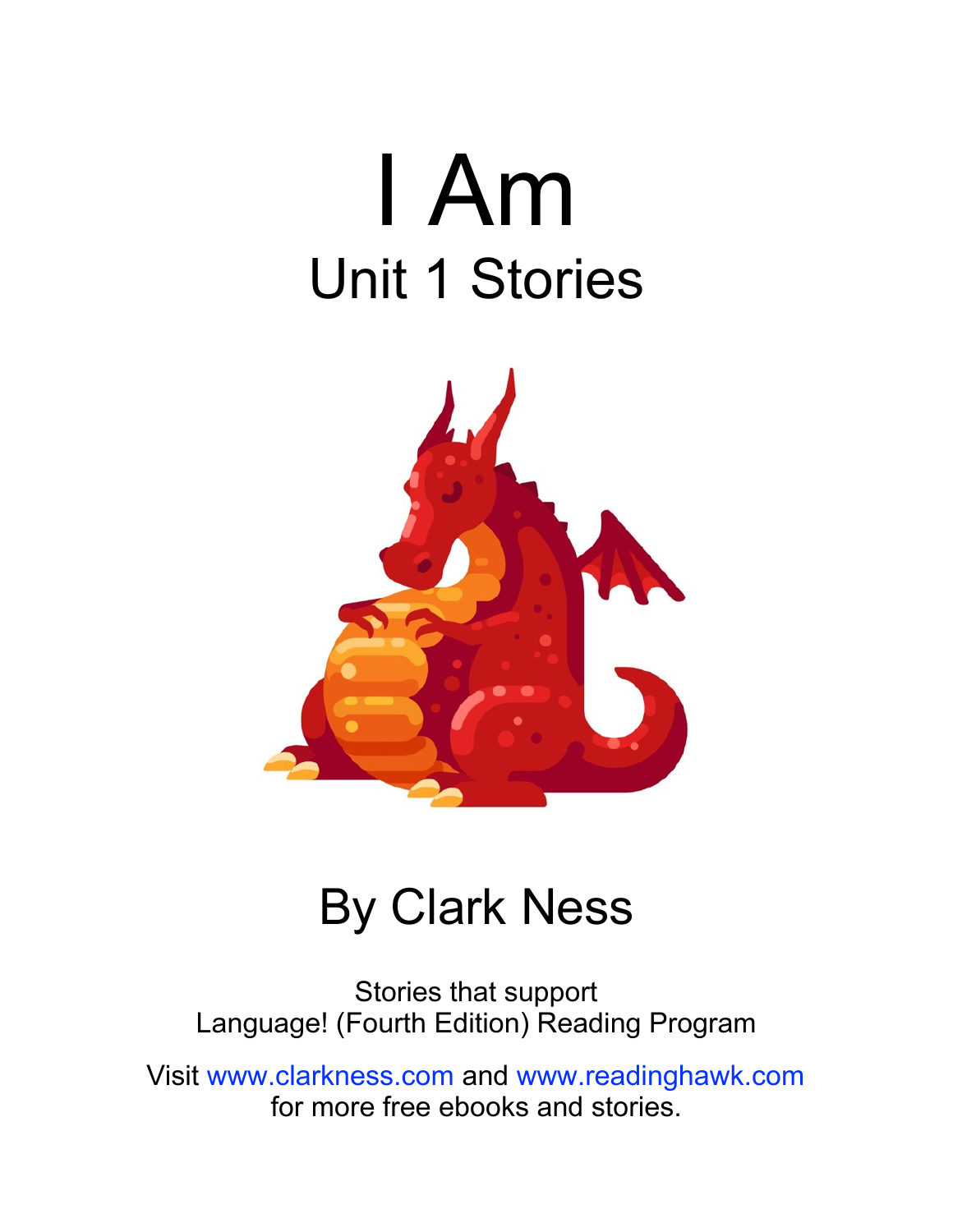

#### I am.

- I am fat.
- I sat.
- I am. I am fat.
- I sat.

Story Level - Unit 1 14 words in text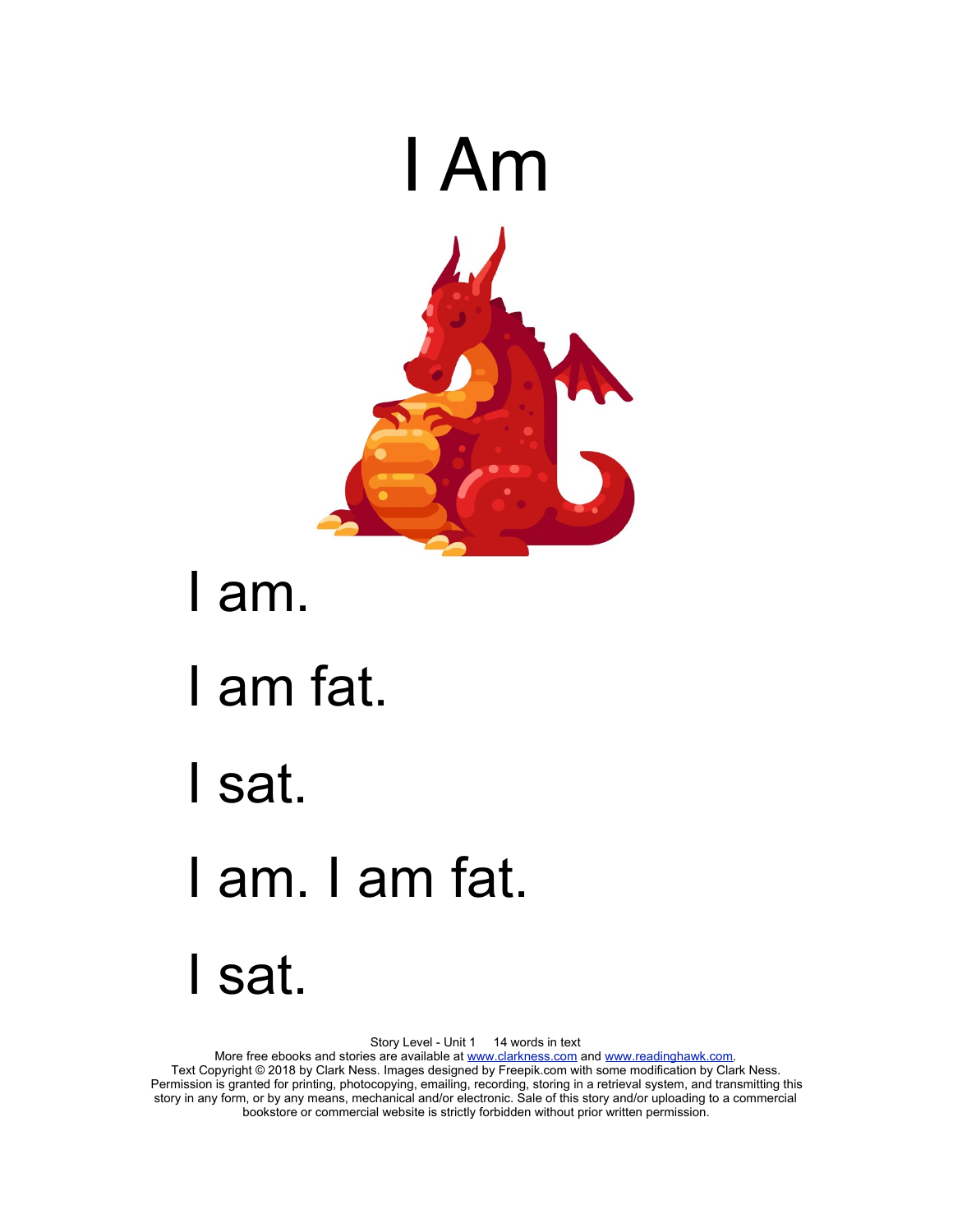



#### I am a cat.

- I am fat.
- I am a fat cat.
- I sat.

## I am a fat cat that sat.

Story Level - Unit 1 21 words in text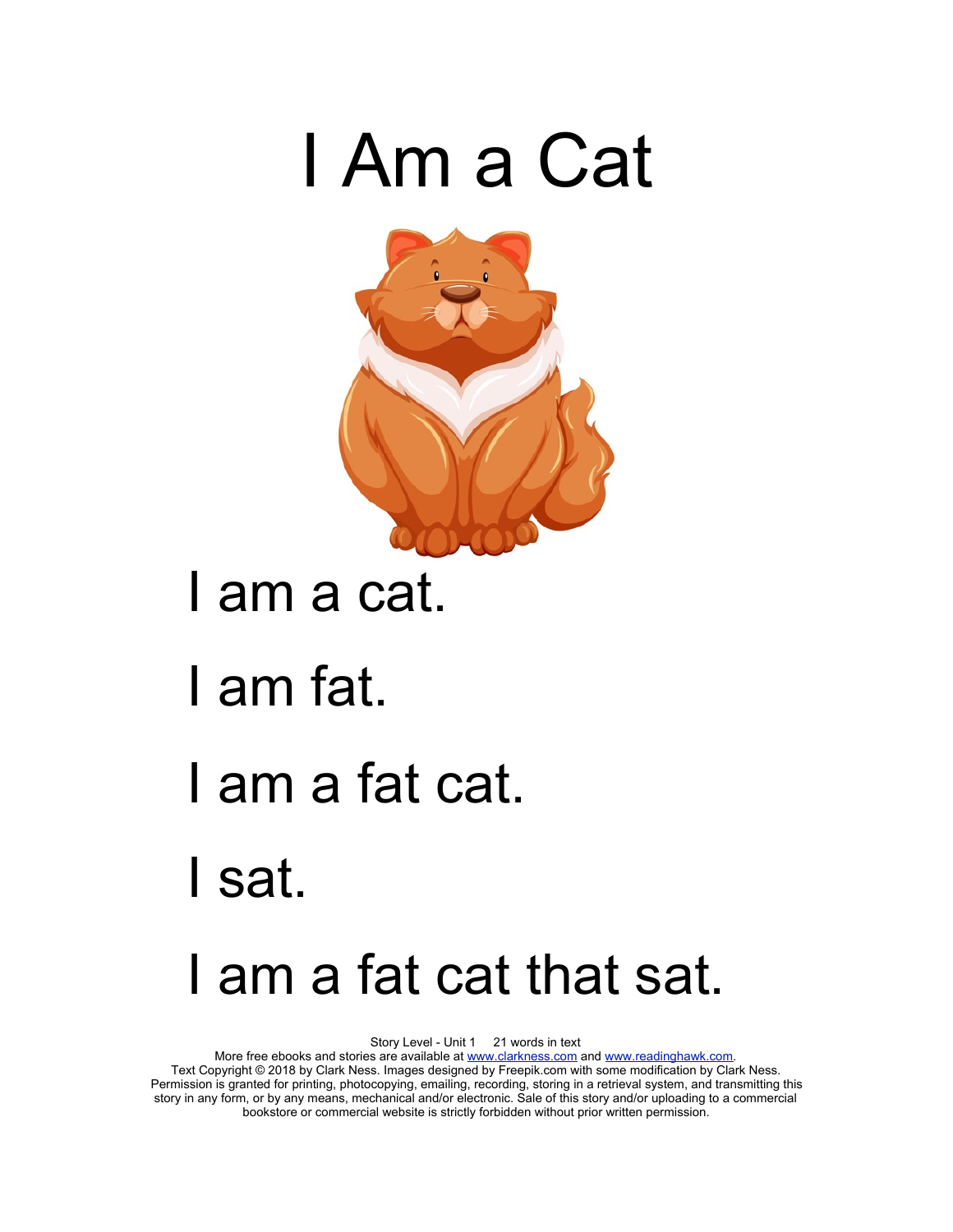## I Act



I am.

I act.

## The fact is that I act. I am. I act. The fact is that I act.

Story Level - Unit 1 20 words in text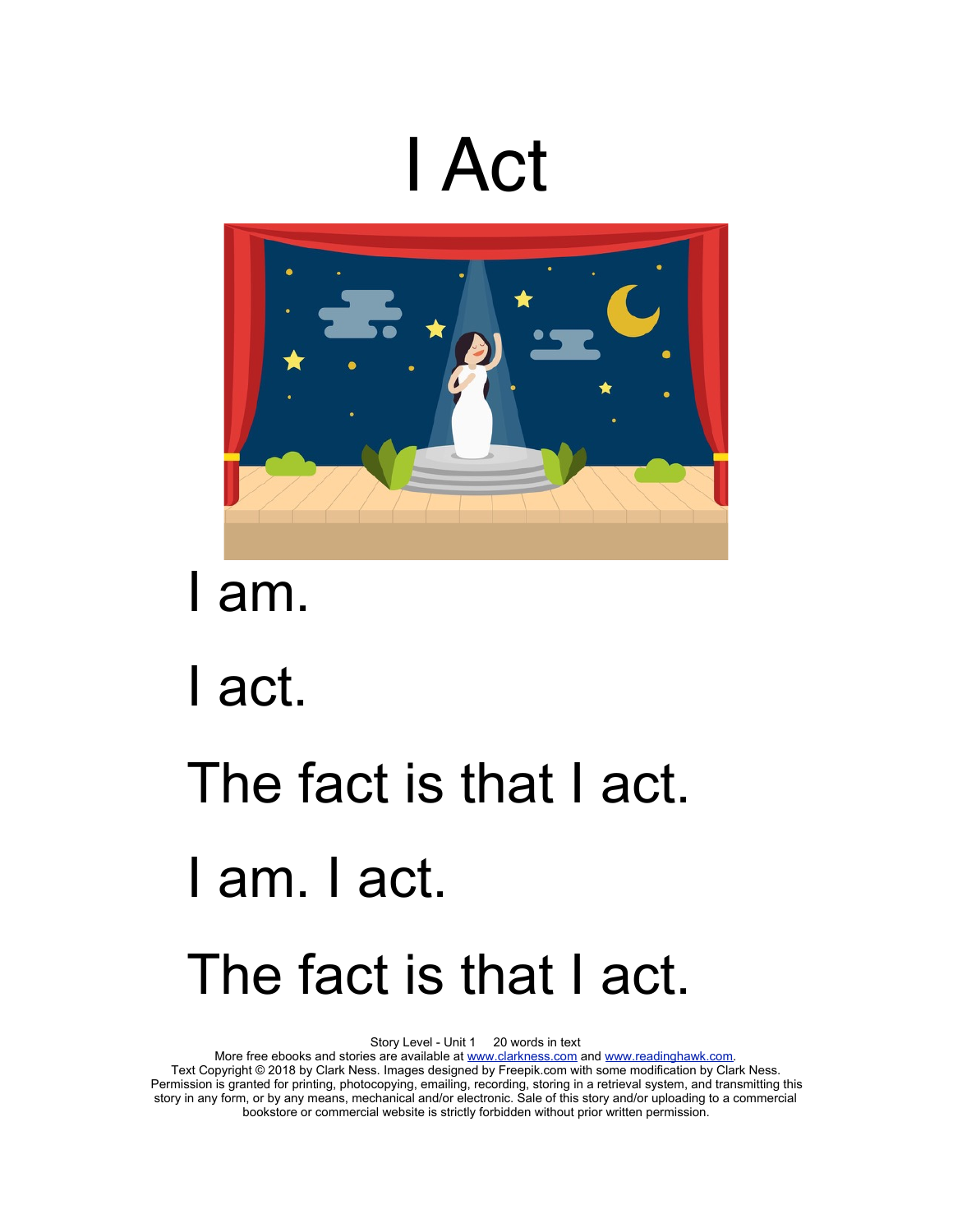

## I am.

## I am fast.

## The fact is that I am fast. I am fast. The fact is that I am fast.

Story Level - Unit 1 22 words in text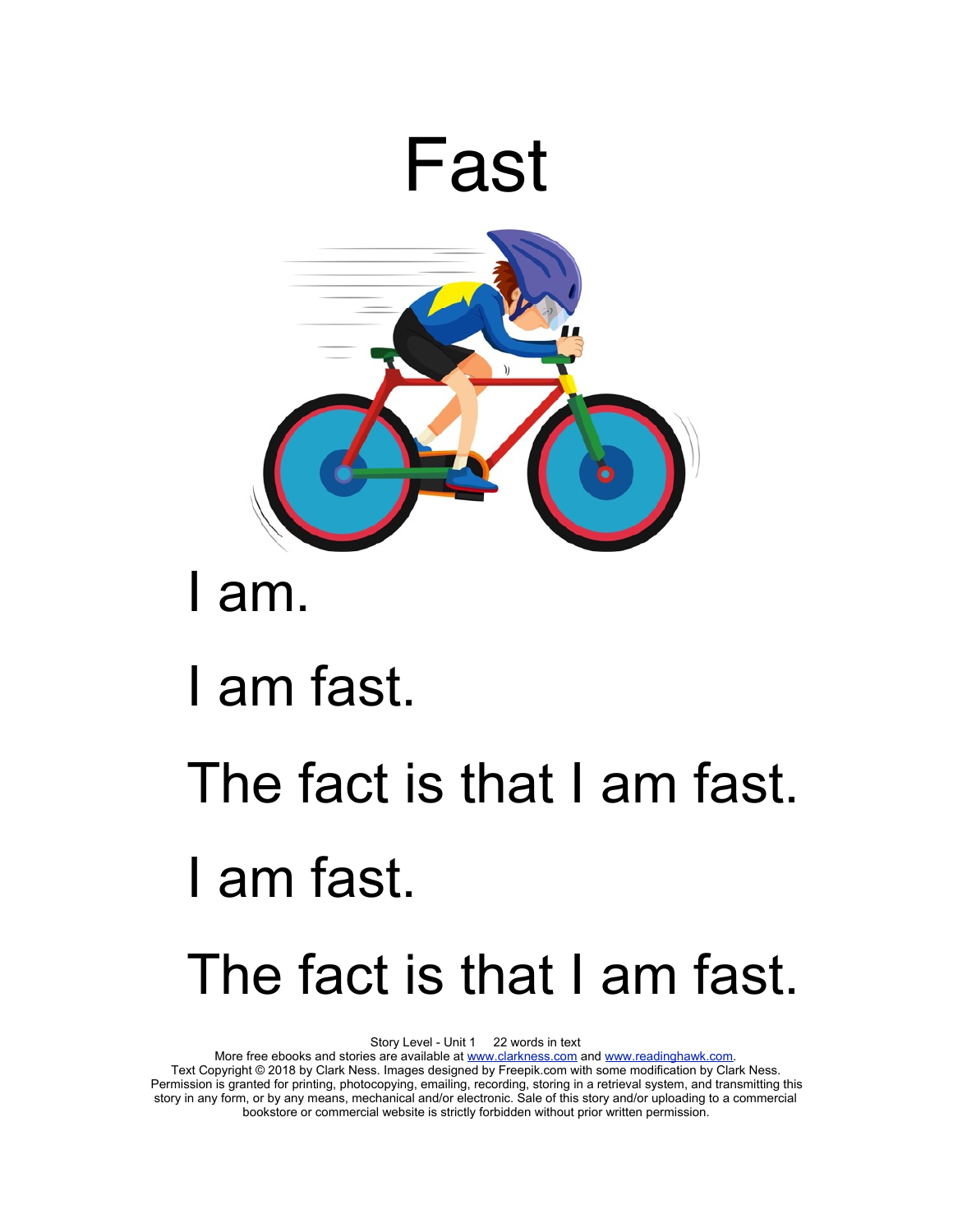# I Am a Bat I am. I am a bat.

# The fact is that I am a bat.

## I am. I am a bat.

Story Level - Unit 1 20 words in text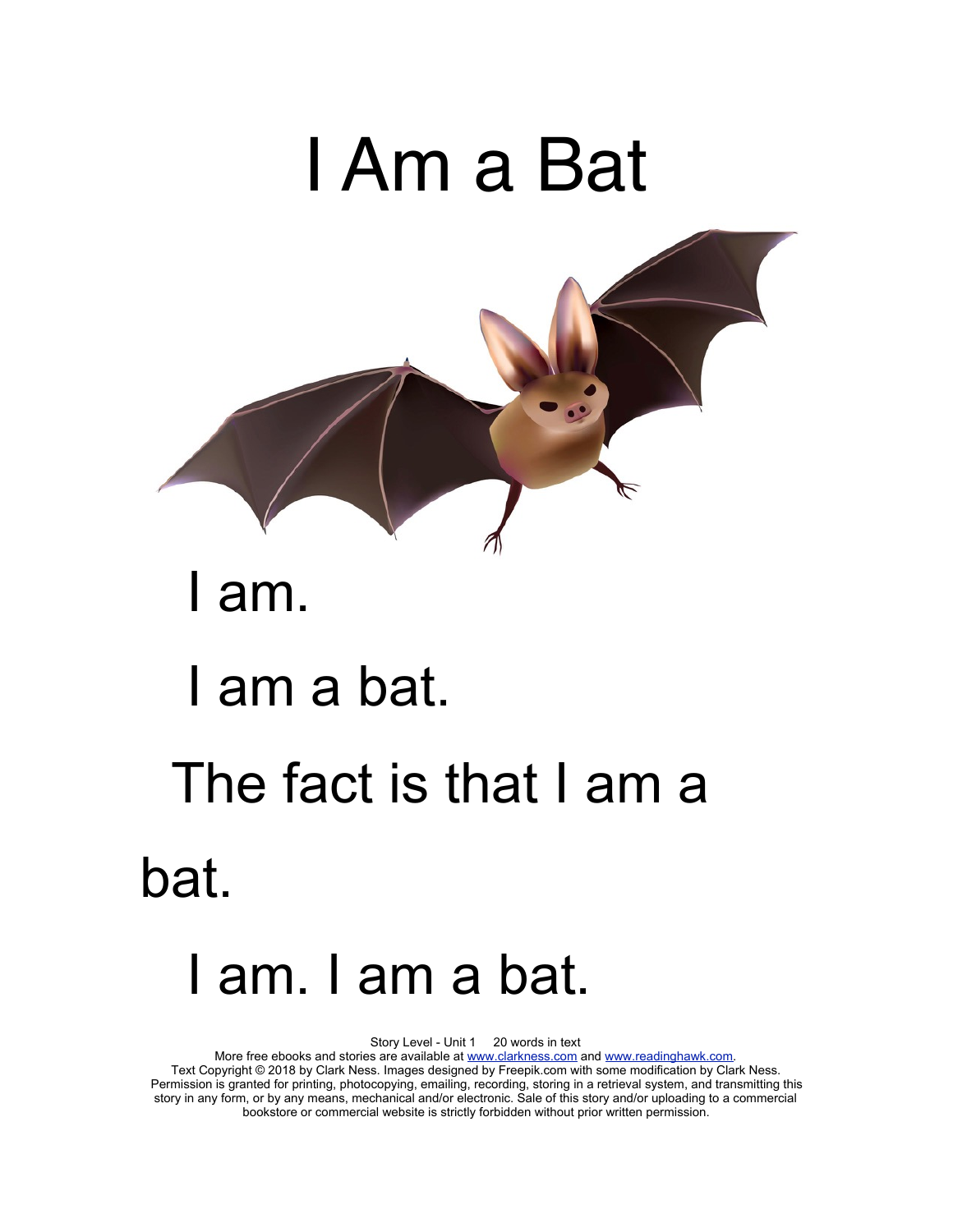

I am.

I sat.

## The fact is that I sat. I am. I sat. The fact is that I sat.

Story Level - Unit 1 20 words in text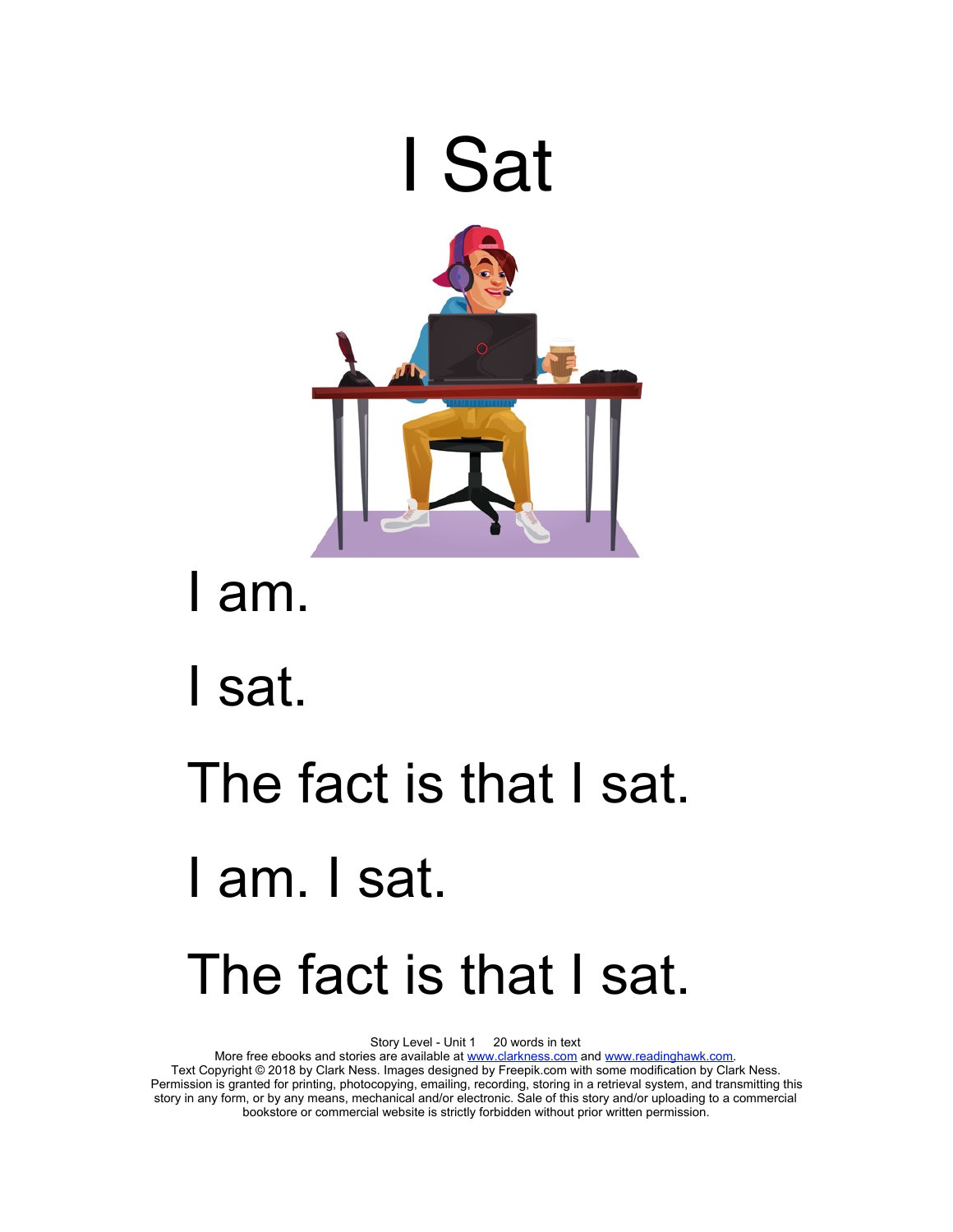## This Is a Cast



## This is a cast.

## The fact is that this is a cast.

## This is a cast. The fact is that this is a cast.

Story Level - Unit 1 24 words in text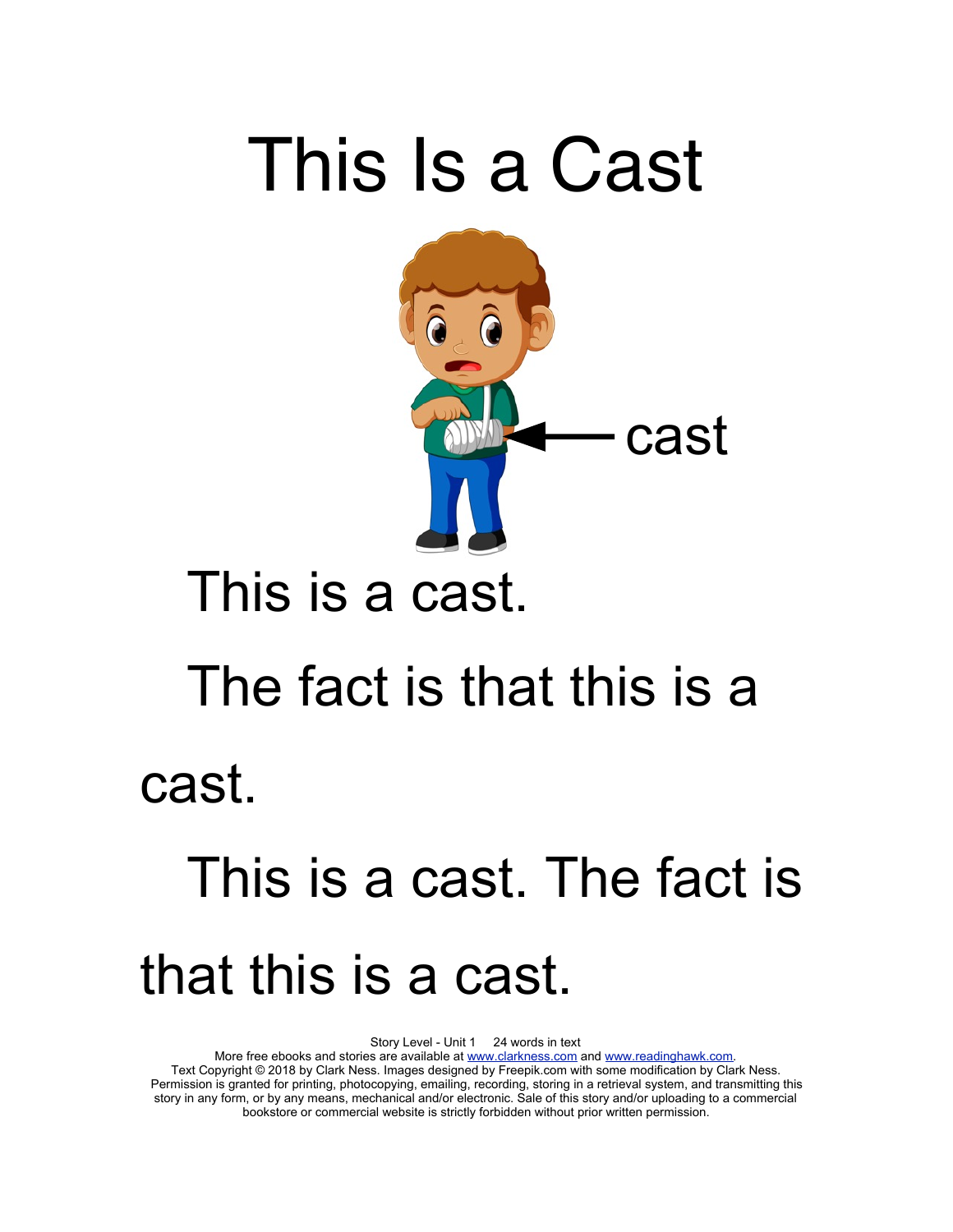

## This is a mast.

# The fact is that this is a

mast.

## This is a mast. The fact is that this is a mast.

Story Level - Unit 1 24 words in text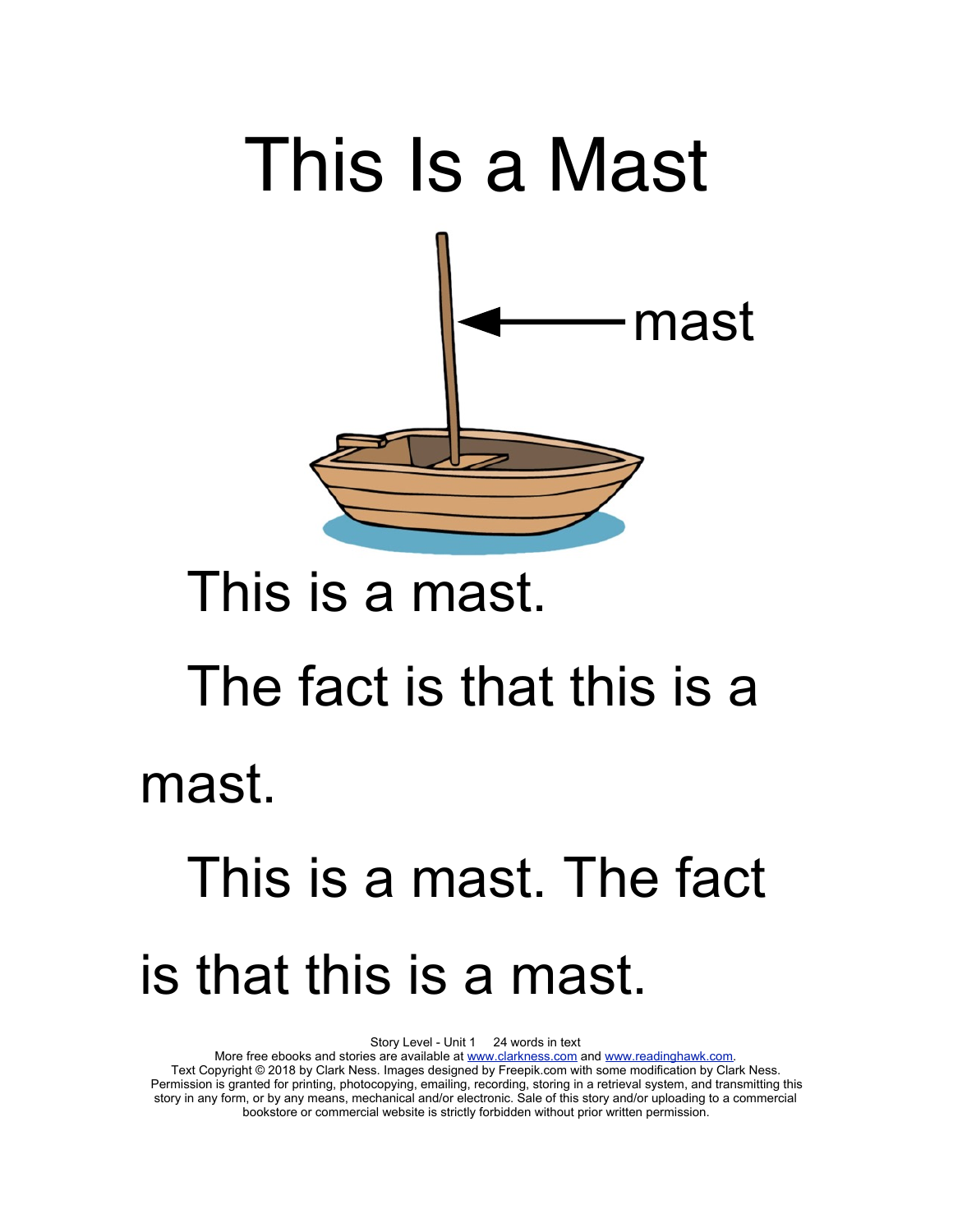

## This is a mat.

#### The mat sat.

# The fact is that this is a

#### mat that sat.

## The mat sat.

Story Level - Unit 1 20 words in text